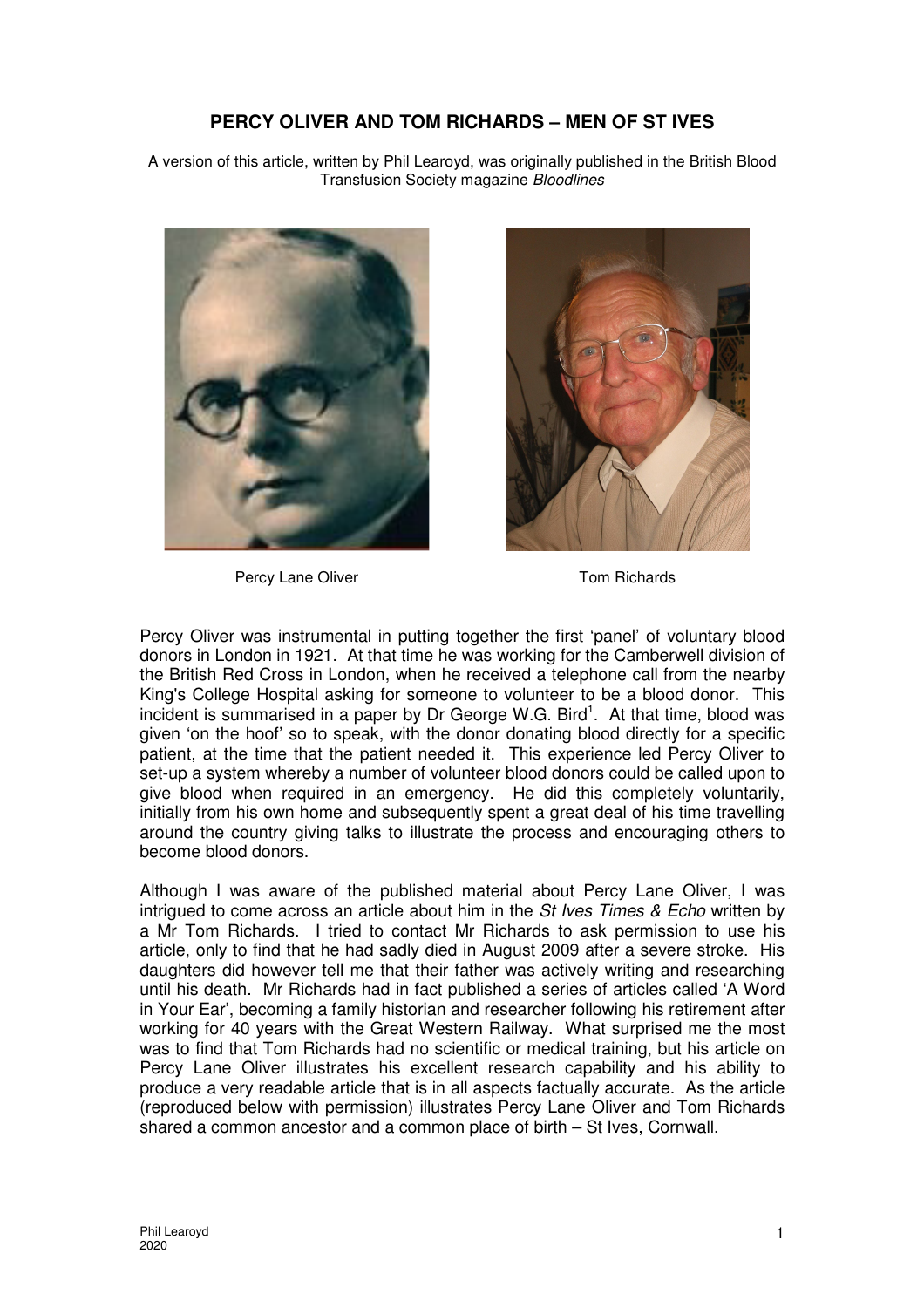<sup>1</sup> Bird, G.W.G. (1992) Percy Lane Oliver, OBE (1878-1944): founder of the first voluntary blood donor panel. Transfusion Medicine, 2 (2), 159-160. https://onlinelibrary.wiley.com/toc/13653148/1992/2/2

Note: The 'Toc H' identified in the article refers to an international charity that emerged from a soldiers club in Poperinge, Belgium during World War I, set up in what was known as 'Talbot House', which became known by its initials TH and then in the radio signallers' jargon of the day as Toc H.

## **Transcript of the article written by Tom Richards in 1994**

## **PERCY LANE OLIVER O.B.E. (1878-1944) Founder of the voluntary blood donor service**

Could you put a name to the man who developed the system of volunteer blood donors which is now accepted as part of our health system? I have asked many people, including members of the medical profession, and while they know who was involved with cancer treatment, vaccination, anaesthetics and penicillin, hardly anyone outside the Blood Transfusion Service recognises the name of Percy Lane Oliver. I knew nothing of him, or the fact that he was born in my home town of St. Ives Cornwall, until I did some work on the transcription of part of the 1881 census involving St. Ives and was asked if I could find some information relating to Oliver's family. From this modest enquiry I found he and I had the same family roots, which kindled the desire to find more about him and to make him more widely known.

Blood has always had a fascination for the human race. Shakespeare's plays drip with it. Tracker dogs were called bloodhounds, and the Salvation Army incorporated it into its motto Blood and Fire. While the alchemists of old sought to transmute base metals into gold, others were experimenting with the replacement of 'worn-out' blood to treat senility and chronic diseases. In Greek mythology Medea, a magician, wife of Jason of the Argonauts, restored her aged father-in-law to the vigour and sprightliness of youth by drawing away the blood from his veins and filling them again with the juices of certain herbs. Sadly, efforts to find the recipe have been unsuccessful and the potion is not available on the NHS! Attempts were made in the 15th century to rejuvenate Pope Innocent VIII. In 1652 the Rev. Francis Potter, Vicar of Kilmarton in Somerset experimented with transfusions using a hen. It seems they did not have Medea's success.

It was not until 1818 that human blood was used, by syringe, and by this method casualties were treated in the Franco-Prussian war. In 1900 the four major blood groups were discovered, and in 1914 sodium citrate was found to be the ideal anticoagulant. The casualties of the First World War gave surgeons opportunities of developing and improving the techniques of transfusion and in this they were helped by the readily available source of donors. Lightly wounded men were invited to act as donors, and rewarded with 14 days in "BIighty".

The experience gained in field hospitals was valuable in peacetime, but the post-war problem was the availability of donors. Some surgeons retained their own, whom they could call upon on demand and who were paid so much per session, but it was generally a rather hit and miss situation. All this, however, was to change as a result of a telephone call to Percy Lane Oliver in October 1921.

Percy Lane Oliver was born on 11<sup>th</sup> April 1878 at the home of his grandparents, Paul and Margery Cumow, in Fish Street, St. Ives. Paul Cumow was a blacksmith and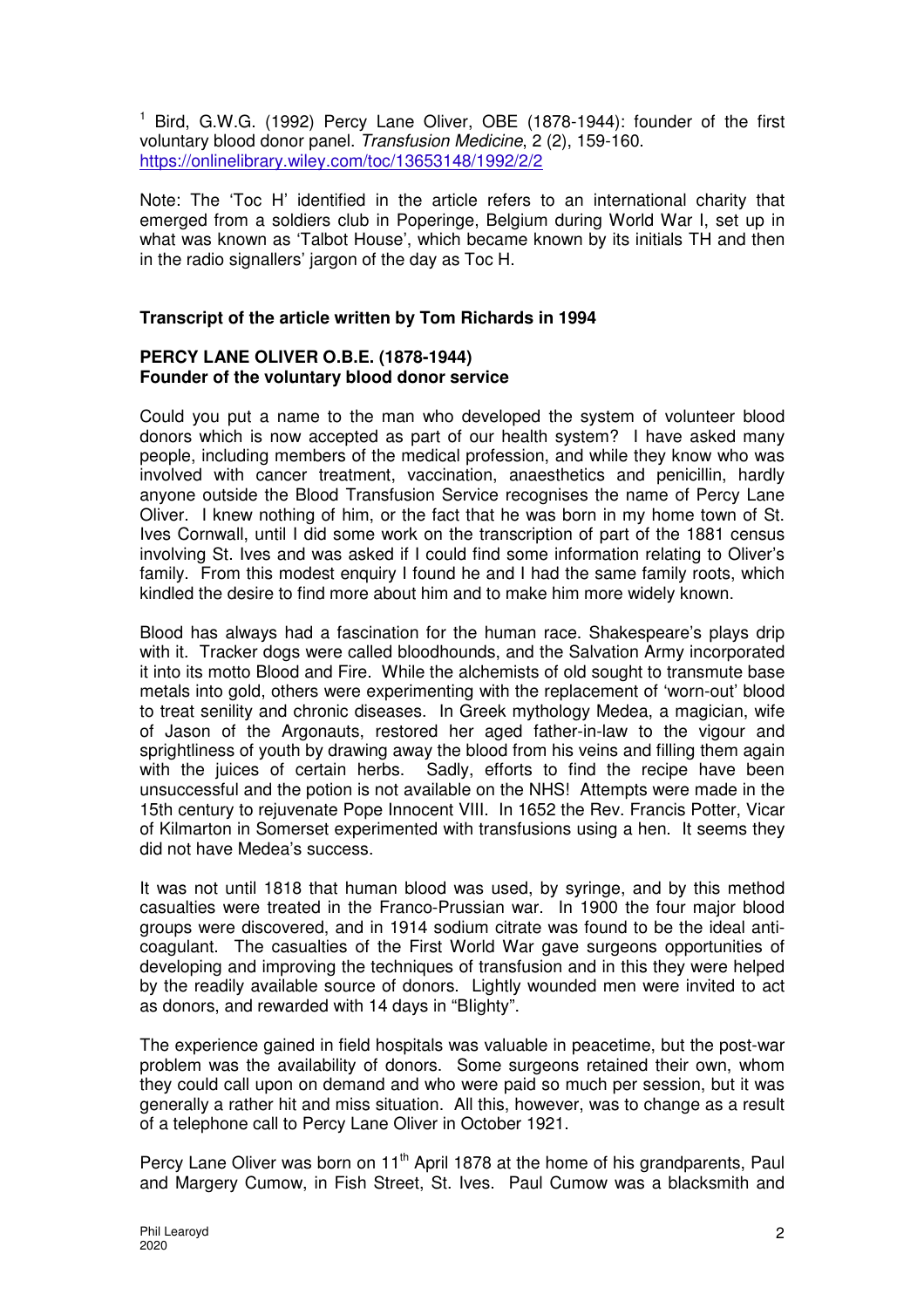relief keeper for Godrevy lighthouse in St. Ives Bay, as well as a highly respected lifeboat cox'n, whose decorations included a medal from Emperor Napoleon Ill. At the time of Percy's birth the Oliver family lived in Maidenhead, where his father and mother were teachers. The family moved to London around 1883, and in 1892 Percy won a Science and Art Scholarship. In 1893 he passed first in the CMI Service Examination out of 449 candidates, but was rejected by the Medical Board. One wonders how the course of medical history might have been changed if he had been accepted! Following this disappointment he got a job as Assistant librarian with Camberwell Borough Council in 1893, and in 1901 transferred to the Town Hall staff, where he remained until his retirement. He was a founder member of the Camberwell Division of the British Red Cross and became its Honorary Secretary in 1910.

During the First World War he served in the Royal Naval Air Service, stationed at Crystal Palace, and during his off-duty and leave periods he and his wife engaged in considerable work in connection with refugees, organising and financially managing four refugee hostels in Camberwell. For this he was awarded the O.B.E. in 1918, the presentation being made by King George V personally. On leaving Buckingham Palace after receiving his award onlookers mistook his medal for a VC and chaired him down the road!

In October 1921, in his capacity as Hon. Sec. of the Camberwell Branch of the Red Cross, he received a telephone call from the nearby King's College Hospital. They were in urgent need of a blood donor and sought his help. He and a number of colleagues went to the hospital, and from them Sister Linstead, a Red Cross worker, was chosen, becoming the first voluntary blood donor. The results of this exercise so impressed Oliver that mainly with the help of his wife he set about devising and organising a system for a panel of donor volunteers, whose health and blood details were checked by the Hospital and kept on record cards in his home, where there was continuous telephone cover. In the first year there were four members of the panel and they had one call. Five years later there were 400 members and over 700 calls. Oliver was convinced that organised panels of volunteer donors were the answer and he worked hard at setting up similar panels, particularly in London, with the help of groups such as St. John Ambulance, Toc H and the Rover Scouts. To cope with the organisation and the paperwork it was also necessary to move to a larger house! Much of his free time was spent travelling round the country, explaining the system and encouraging the formation of yet more local groups of volunteers.

Although on its inception in 1921 Oliver called it the London Blood Transfusion Service, it was really a voluntary donor service for local hospitals. It progressed to the stage where the official support of the British Red Cross Society was considered essential. This was forthcoming and in 1926 it became the British Red Cross Blood Transfusion Service, later changed to the Greater London Red Cross B.T. Service and eventually developed into the National Blood Transfusion Service which is so familiar to us today. General hospitals were not charged for the service and no payment was ever made to, or expected by, the donors. The expenses of running the organisation from the house in South London were met by charging private clinics, by grants from Institutions, and by Oliver's own efforts.

Oliver had the support of many eminent surgeons and doctors, but there were others who resented this intrusion into medical preserves by a layman. Many donors had to keep their involvement secret from families and employers, and as recently as 1940 Percy Oliver was still travelling the country trying to dispel apprehensions and encourage the supply of donors and the setting up of panels. In February of that year he returned to St. Ives where he gave an illustrated lecture at which the Area